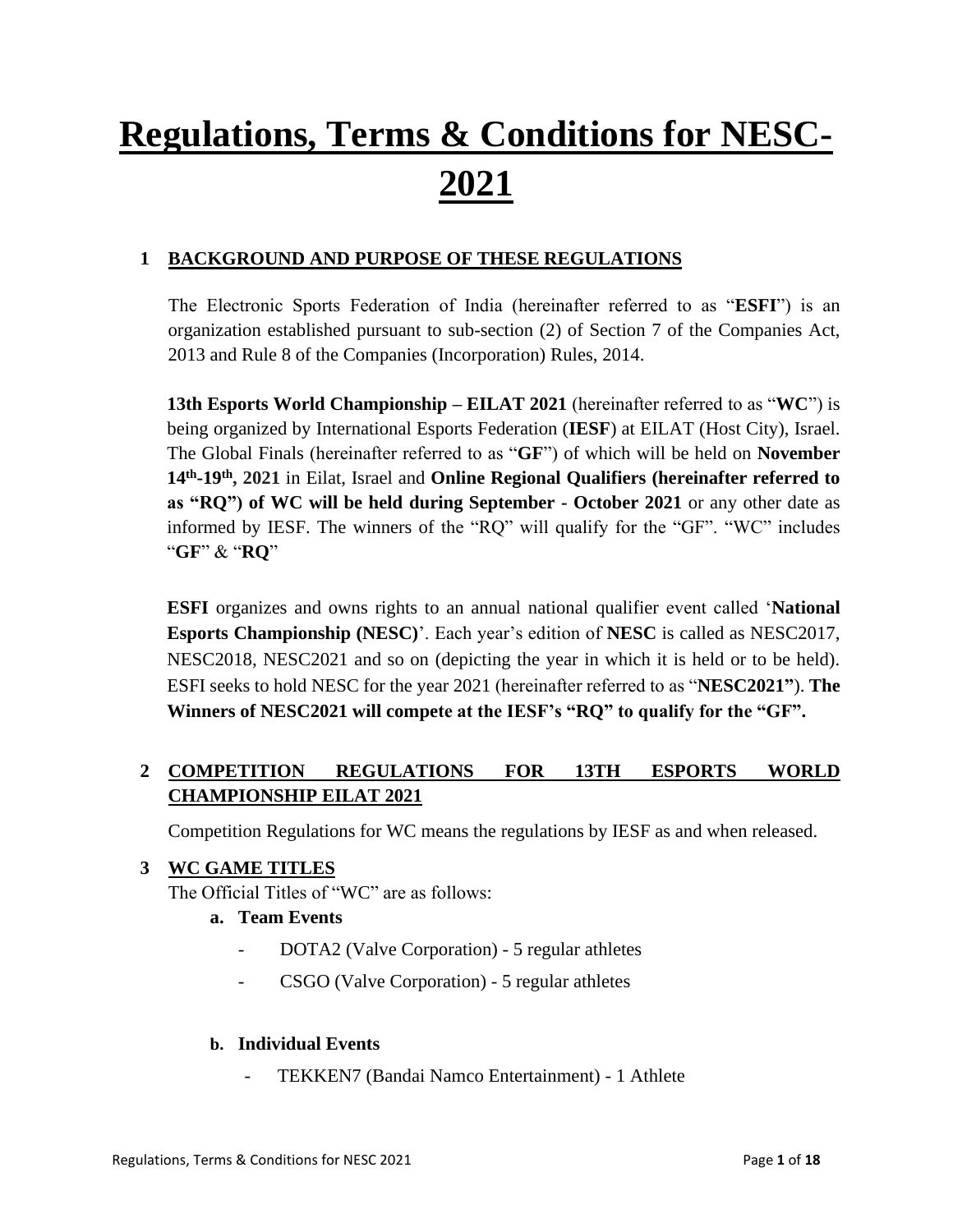- eFootball PES 2021 (RQ) & eFootball PES 2022 (GF) (Konami Digital Entertainment) – 1 Athlete

#### **4 NESC2021 GAME TITLES**

#### **a. Team Event**

- DOTA2 (Valve Corporation) 5 regular athletes  $+1$  substitute
- $CS: GO$  (Valve Corporation) 5 regular athletes  $+1$  substitute

#### **b. Individual Events**

- TEKKEN7 (Bandai Namco Entertainment) 1 Athlete
- eFOOTBALL PES 2021 (Konami Digital Entertainment) 1 Athlete

## **5 AGE ELIGIBILITY**

- a. **TEKKEN7:** Eligible Age of Participation 16 years and above.
- b. **eFOOTBALL PES 2021:** Eligible Age of Participation 12 years and above.
- c. **DOTA2:** Eligible Age of Participation 16 years and above.
- d. **CS:GO**: Eligible Age of Participation 16 years and above.
- e. If you are considered a minor in your jurisdiction, your parent or guardian shall agree to this Regulation and the Minor and Parental/Legal Guardian Consent Form (both for themselves and on your behalf) before you can play and compete the above stated games in clause 4 (NESC2021 GAME TITLES) of this regulation and/or participate in the NESC2021 and/or the WC.
- f. Players who have not attained the age of 18 years on the day of registration are required to submit the [Appearance/Participation Release Minor And Parental/Legal](https://drive.google.com/file/d/1WGMqyvEdrvEb1Lor1rNMCcDobxLwaPFd/view)  Guardian **Consent Consent Form** ([https://drive.google.com/file/d/1WGMqyvEdrvEb1Lor1rNMCcDobxLwaPFd/view\)](https://drive.google.com/file/d/1WGMqyvEdrvEb1Lor1rNMCcDobxLwaPFd/view)
- g. All the players/participants including minors shall mandatorily submit a scanned copy (in pdf format) and/or physical copy of the Government issued photo Identity Proof and/or Date of Birth Proof for verification of the personal details submitted by the player/participant at the time of registration. The scanned copy of the identity proof shall be submitted by a player/participant to ESFI vide email at contact@esportsfederation.in and/or the physical copy of the Government issued photo Identity Proof and/or Date of Birth Proof shall be submitted by the player/participant to ESFI vide their address at G-36, First Floor, G-Block, Outer Circle, Connaught Place, New Delhi -110001. If you are sending a mail, in the subject please mention "**Game Title\_Your Full Name**" (Example: Tekken7\_First Name Second Name").

\*Identity Proof: Government issued Photo identity Proof having Full Date of Birth (Aadhaar Card, Voter Id Card, Passport, PAN Card)" and your identity proof pdf file should also be saved as "Game Title\_Your Full Name" (Example: Tekken7\_First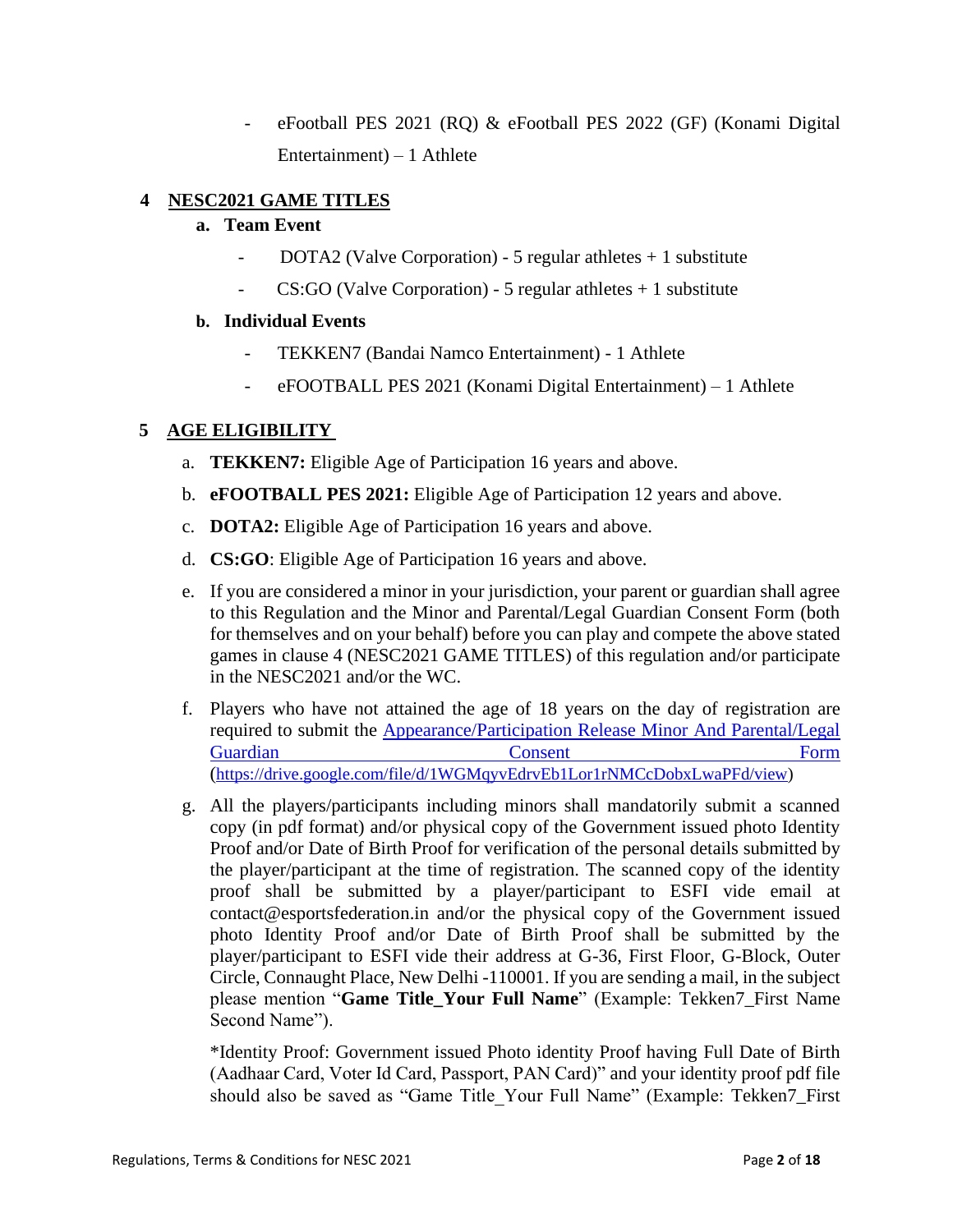Name Second Name")

The player/participant shall be responsible for any wrong subject line while he/she sends an email to the ESFI pertaining to his/her Government issued Identity Proof and/or Date of Birth Proof. The subject line shall be in consonance with the subject line provided under Clause 5 (g) of these Regulations.

# **6 COMPETITIONS**

- a. The entire tenure/schedule of the tournament for all the games listed under Clause 4 (**NESC2021 GAME TITLES)** of this document shall be notified by the ESFI when the final list of the available participants and/or teams is with the ESFI. ESFI shall notify the final tournament dates/tenure/schedule on its website and/or social media pages/handles/Discord. Applicants are advised to regularly check website and/or social media pages/handles/Discord for such updates. Further, the players/participants are advised to check the bottom of this document for further details on each game title.
- b. Winners of the NESC2021 shall qualify to compete at WC (They will qualify to compete at the "RQ" and subsequently if they win, they will qualify for the "GF") which shall be conducted for games mentioned under Clause 3 (W**C GAME TITLES**) of this document.
- c. The participants hereby agree, accept and acknowledge that the competition format, games, NESC2021, WC, schedule and Venue City may be subject to change or cancellation at any time as a result of any incident/event/occurrence beyond the control of ESFI and/or IESF. ESFI shall endeavor to provide a notice of minimum 7 days to the participants with respect to the changes for the purpose of this Clause. ESFI and its office bearers/directors shall in no manner be responsible for any liability / costs / penalties / damages in the event of any change or cancellation of the format / games / schedule / venue city as the case may be (either of the NESC2021 or the WC).

#### **7 WINNING TEAM / PLAYER**

- a. The teams/players who are the winners in the NESC2021 shall qualify to compete at the WC. If for any reason the Winner(s) of the NESC2021 is  $\ell$  are not able to participate in the WC then the next best ranked team / player shall qualify for the WC. Winner(s)/Qualified teams of the NESC2021 shall confirm their availability and participation in the WC **by August 23, 2021** (or any other date as specified by ESFI) to ESFI of their selection and shall follow the procedure as and when mandated by ESFI.
- b. In a situation wherein none of the winning team and/or players is able to go to the WC, then ESFI in the best national interest has all the right to send any other team and/or player at its own discretion to the WC.
- c. Winner(s) of the NESC2021 will get the opportunity to represent "Team India" at the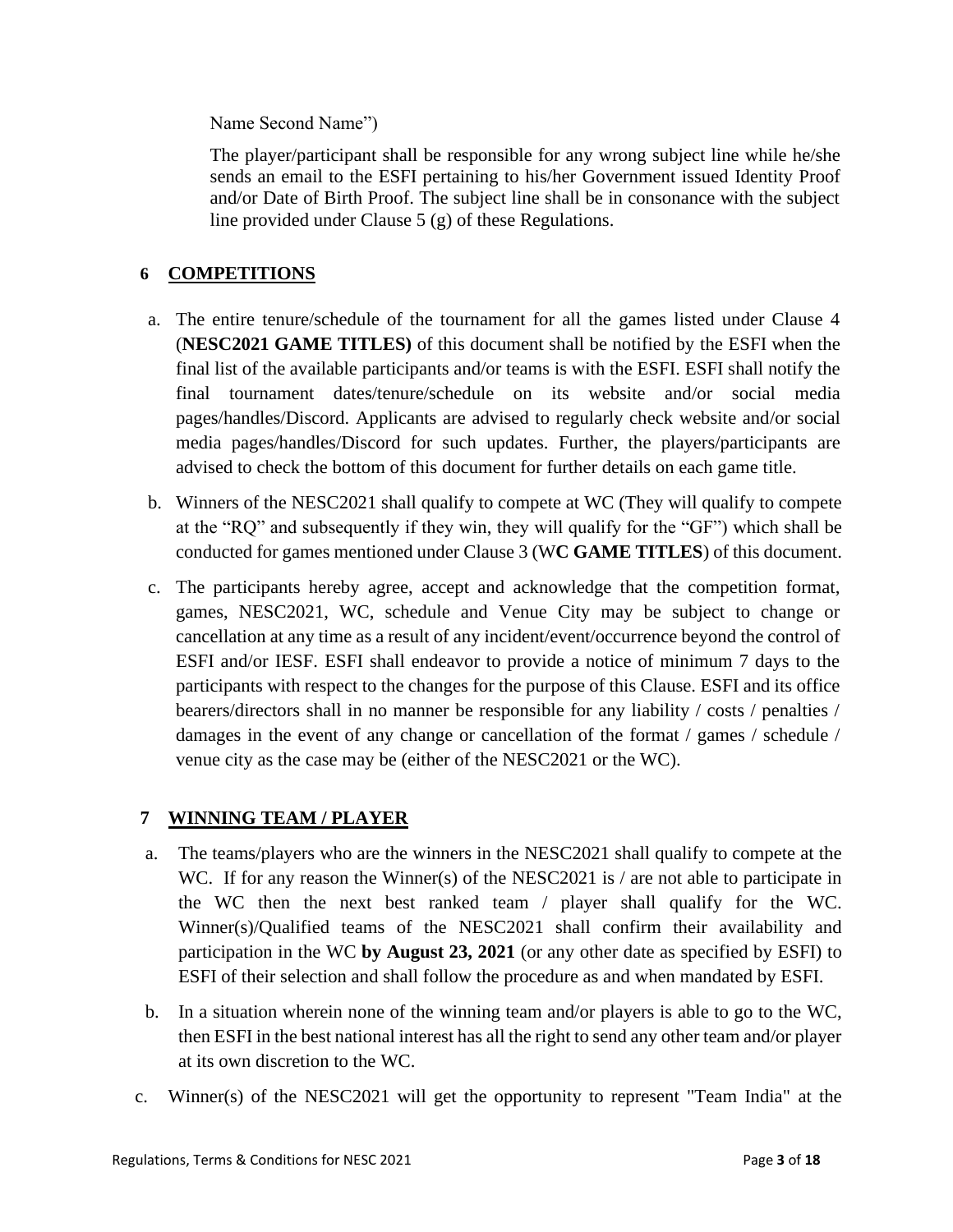respective WC.

d. All team names of National Teams playing at WC shall be names of their nations.

# **8 EXPENSES**

Winning/Qualifying Athlete's (CS:GO - 5 Athletes, DOTA2- 5 Athletes, Tekken7 - 1 Athlete and PES 2020 – 1 Athlete) air fare, accommodation & local transfer at Eilat, Israel will be covered.

Provided that local transfer includes only such transfers that are necessary for the event and shall not include leisure travel etc.

# **9 ACCEPTANCE OF THESE REGULATIONS**

- a. By registering and opting to play in the NESC2021, the participants hereby warrant that they have read, understood, agreed and accepted to abide by these Regulations, the General Terms and conditions (GTC) including and not limited to any future updates and amendments to the same.
- b. **By registering and opting to play in the NESC2021 the participants also accept and agree to abide by the Competition Regulations issued by IESF from time to time for the WC.**

## **10 REGISTRATION RULES**

- a. **Eligibility**: All Indian Citizens regardless of gender, caste, creed, race or disability shall be eligible to participate in the NESC2021.
- b. All participants/players in the NESC2021 and/or any player/participant who has qualified for the WC, who is below the age of 18 years, shall be mandatorily accompanied by his/her parent or duly appointed guardian at the NESC2021 and/or the WC and/or any other related events as the case may be, at their own expense (Parent's/Guardian's expenses). ESFI shall not be responsible for any such expenses for the accompanying parent/guardian borne by any participant and/or player for the NESC2021 or the WC or any other related event. Failure to comply with the above provision shall result in disqualification of the said participant/player.
- c. All the participants must hold a valid Indian passport. Participants are hereby requested to refer to the guidelines issued by the Israel and/or related country's Government with respect to passport validity and other formalities for Visa.
- d. All players/participants and/or teams are requested to submit their registrations within the time frame, beyond which ESFI has the right to accept or reject the registration at its sole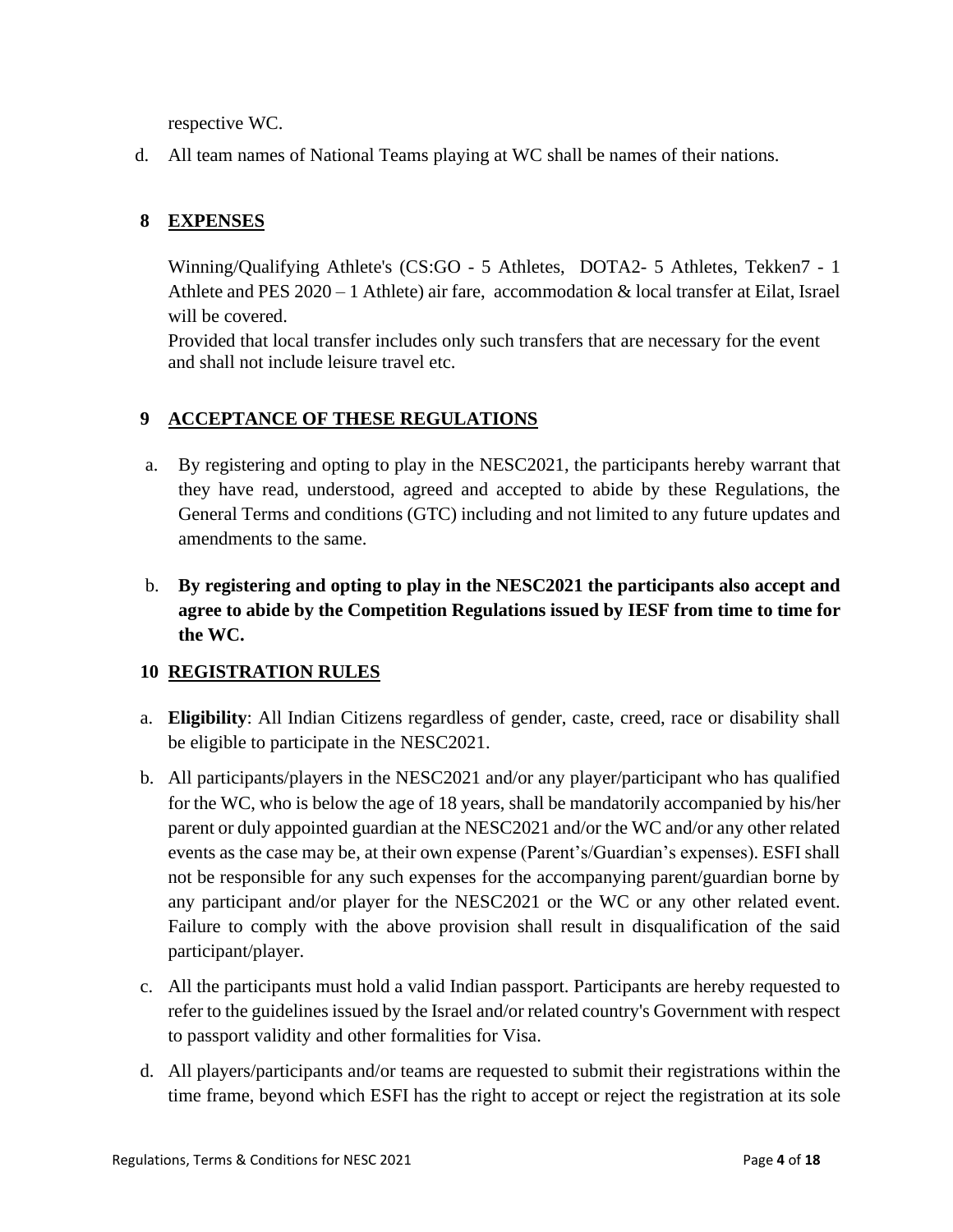discretion.

- e. Every participant/player is required to fill his/her registration form himself/herself, and with complete and accurate information. Failure to fill in the complete and accurate information may result in disqualification of the participant/player at the discretion of the ESFI.
- f. Any changes to the team roster can be made only before registration closes. Any roaster change after the registration date will be solely at discretion of ESFI.
- g. Players/participants are not permitted to register with multiple teams or multiple accounts. Appropriate action (including but not limited to disqualification) at the sole discretion of ESFI shall be taken against that player/participant if found to violate the rule stated herein.
- h. If the information provided by the participant is found to be false / incomplete / incorrect at any time, ESFI has the right in its sole discretion to terminate the registration and disqualify the player/participant from NESC2021 and / or the Winning Team and/or player/participant from the WC. In no event shall ESFI be responsible to pay the costs incurred by such disqualified player(s)/participant(s).

# **11 PLAYER CONDUCT**

- a. Players/participants must conduct themselves in a professional and sincere manner, maintaining a friendly and polite demeanor with everybody including and not limited to administrators, spectators, competitors, ESFI staff and other players/participants of any team or event.
- b. Any form of vulgarity, abuse or dissent against anyone shall not be tolerated (in-game, lobby or any pre or post event) and players/participants and/or teams indulging in such behavior shall be penalized in accordance with the 'Penalty Clause' enshrined under Clause 13 of these Regulations. Any form of vulgarity, abuse or dissent, as envisioned under this Clause may lead to disqualification from NESC2021 and/or the WC and/or any other event temporarily or permanently as deemed fit by ESFI in its sole discretion after providing the player/participant and/or team a reasonable opportunity of being heard.
- c. Throwing a match, halting play without cause, or showing a flagrant lack of effort will be construed as a violation of player/participant conduct, and will result in match penalties, forfeiture and disqualification from the Tournament. The admin and/or referee of the Tournament shall adjudge upon cases of unfair player conduct either suo-moto or on the basis of complaints received in accordance with ESFI rules, Tournament Rules and/or game developer rules. The decision of the admin and/or referee shall be final.
- d. ESFI has a zero-tolerance policy for cheating and/or hacking. Any player or team using ineligible players/participants, cheating and trying to gain an unfair advantage through any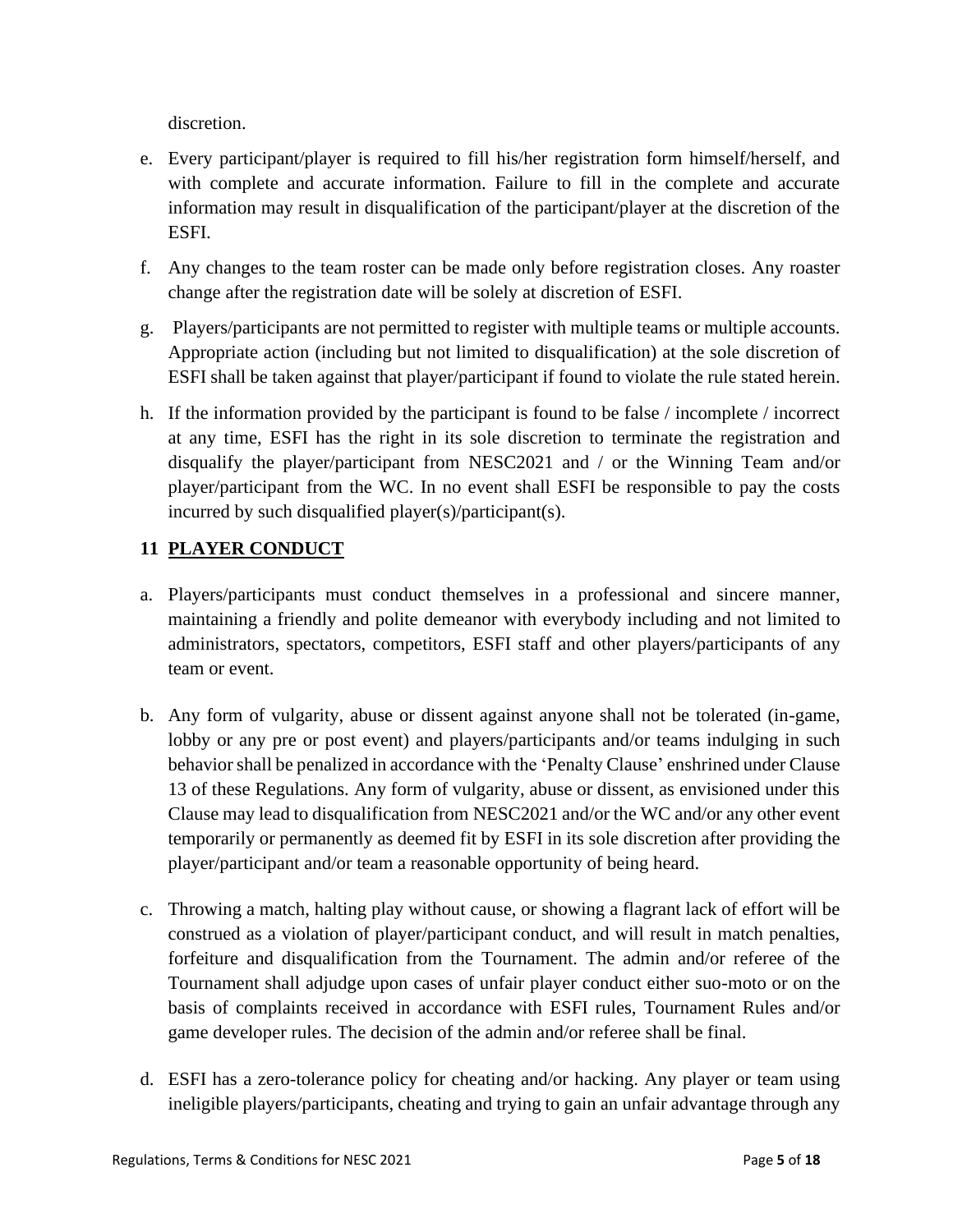means will be penalized as deemed appropriate by administrators and/or ESFI in accordance with the Penalty clause.

- e. Any form of abuse, bullying, hooting, harassment including but not limited to sexual/verbal harassment, discrimination on the basis of sex, caste, race or religion, shall be taken with utmost seriousness and ESFI may disqualify/impose penalties on such players/participants and/or teams indulging in such behavior in accordance with the Penalty Clause below and/or take appropriate actions including but not limited to initiating legal proceedings in the appropriate court of law.
- f. The participant/player hereby also agrees that specific prohibited activities for any event include but are not limited to:
	- i. criminal or tortuous activity, including sexual harassment, child pornography, fraud including financial fraud and money laundering, trafficking in obscene material, drug dealing, gambling, harassment, stalking, spamming, spimming, sending of viruses or other harmful files, copyright infringement, patent infringement, or theft of trade secrets;
	- ii. promoting illegal or tortuous activities or conduct that is abusive, threatening, obscene, defamatory or libellous;
	- iii. using photos and/or pictures that are sexually explicit or pornographic, exposing the female breast or full exposure of either male or female buttocks, or any or all portions of the human genitalia; exposing anyone or anything involved in explicit sexual acts and/or lewd and lascivious behaviour, including masturbation, copulation, pedophilia, intimacy involving nude or partially nude people in heterosexual, bisexual, lesbian, or homosexual encounters; depicting anyone or anything that is crudely vulgar or grossly deficient in civility or behaviour or that shows scatological impropriety and any other content contravening good moral standards;
	- iv. attempting to circumvent, disable or otherwise interfere with security-related features of any game and/or any game content;
	- v. using cheats, exploits, automation software, bots, hacks, mods or any other unauthorized software designed to modify or interfere with the game;
	- vi. using any software that intercepts, mines, or otherwise collects information about other players/participants;
	- vii. attempting to impersonate another player/participant;
	- viii. soliciting personal information from anyone under eighteen (18) years of age;
	- ix. collecting, harvesting, soliciting or posting passwords or personally identifiable information from other players/participants;
	- x. playing the game in a manner inconsistent with the applicable laws, regulations and rules of the event and/or any competition in India;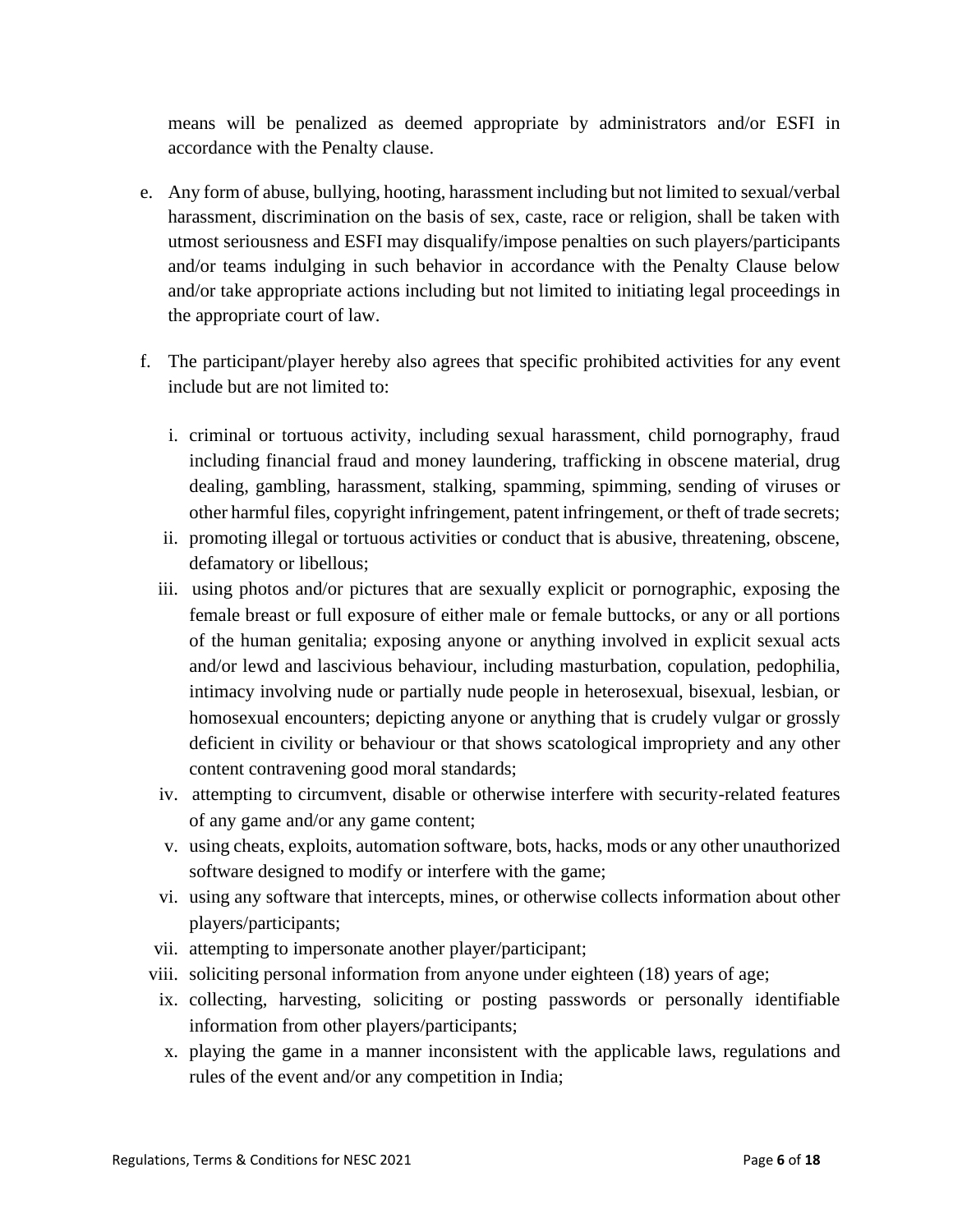g. **Betting and Fixing**: ESFI does not support and encourage betting and fixing (including Match-fixing and Spot-fixing). Any player/participant found to be involved in any such activities shall be subject to appropriate action including but not limited initiation of legal proceedings.

# **12 PROHIBITED SUBSTANCES AND PROHIBITED METHODS**

- a. ESFI strictly prohibits the use of alcohol, illegal drugs and any other prohibited substances as per the International Esports Federation (IESF) Anti-Doping Rules (Based upon the 2015 code) as of July, 2014 provided at: [https://ie-sf.org/wp](https://ie-sf.org/wp-content/uploads/2020/04/IeSF_Anti-Doping_Rules_As_of_July_2014.pdf)[content/uploads/2020/04/IeSF\\_Anti-Doping\\_Rules\\_As\\_of\\_July\\_2014.pdf](https://ie-sf.org/wp-content/uploads/2020/04/IeSF_Anti-Doping_Rules_As_of_July_2014.pdf)
- b. Participant(s)/player(s) at the NESC2021 and/or the WC represent and warrant that he / she will always comply with the NADA Anti-Doping Rules 2015, WADA Anti-Doping Rules 2015, IESF Anti-Doping Rules (Based upon the 2015 code) as of July, 2014 and the updated WADA Prohibited List.
- c. Participant(s)/player(s), represent and warrant that he / she will not take any illegal drugs, abuse any prescription or over the counter drugs, nor take any performance enhancing drugs prohibited by the World Anti-Doping Agency (WADA) as described on the WADA website, currently located at [https://www.wada](https://www.wada-ama.org/en/prohibited-list)[ama.org/en/prohibited-list,](https://www.wada-ama.org/en/prohibited-list) which may be updated from time to time, and any other substances that may be prohibited by ESFI, in connection with the Events.
- d. It is the responsibility of the participant/player to be vigilant and determine whether a substance they are using, or considering for medical purposes, is prohibited. Before and during the NESC2021 and the WC, participants/players are strongly advised to check the status of the medication they are taking or intend to take through the following websites:
	- i. WADA Website: <http://list.wada-ama.org/>
	- ii. Global Drug Reference Online: [http://www.globaldro.com](http://www.globaldro.com/)
	- iii. ASADA Website: <https://www.asada.gov.au/substances/check-your-substances>
- e. If any participant/player at the NESC2021 and/or the WC is found guilty of any Anti-Doping Rule violation, then he/she shall be subject to appropriate penalties by the ESFI and/or IESF in accordance with the NADA Anti-Doping Rules 2015, WADA Anti Doping Rules 2015 and the International Esports Federation (IESF) Anti-Doping Rules (Based upon the 2015 code) as of July, 2014.

# **13 PENALTIES**

i. If any of these regulations, GTC and any other ancillary rules or terms and conditions is violated by any player/participant, ESFI, in consultation with the tournament admin and/or referee shall reserve all rights to impose any penalty prescribed under this Clause.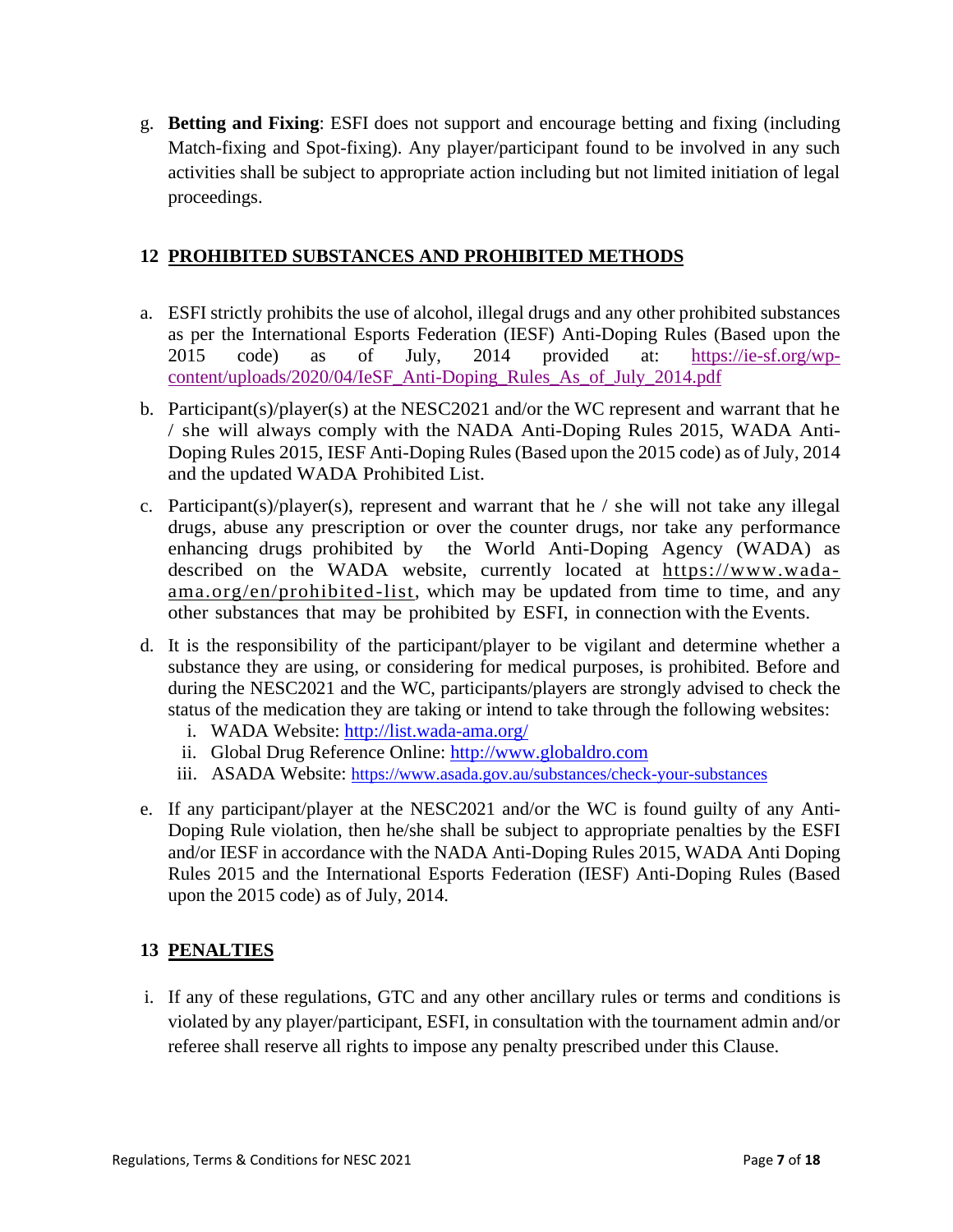- ii. ESFI, in consultation with the tournament admin and/or referee, shall impose penalties, if required, only after providing the player/participant in question an opportunity to be heard and present his/her case. The decision of the ESFI, in consultation with the tournament admin and/or referee, shall be final and binding on the player/participant.
- iii. Penalties that can be applied are the following:
	- a. Warning/reprimand.
	- b. Forfeiture of game/tournament.
	- c. Disqualification of player/team from the entire tournament. Disqualification will void all rights to participate further in the tournament.
	- d. Blacklisted from future tournaments either temporarily or permanently at the sole discretion of ESFI in consultation with the tournament admin and/or referee.

# **14 UNIFORM REGULATION**

a. All the players/participants participating in the WC shall wear the prescribed uniform for representing India in accordance with the uniform guidelines provided by ESFI and/or the IESF.

## **15 GENERAL RIGHTS RELATED TO NESC2021 AND THE WC**

- a. The ESFI owns NESC2021 and is vested with the exclusive rights to the name 'National Esports Championship' and all intellectual property rights (hereinafter called "**IPR**") related to the National Esports Championship thereof**.**
- b. ESFI retains sole and exclusive rights with respect to governance, organizing and operation of NESC2021.
- c. The International Esports Federation (IESF) shall own all the rights pertaining to the WC. All other IPRs, Game Names, Sponsor's name, logos etc. belong to their respective owners.

## **16 GENERAL TERMS & CONDITIONS**

- i. It is the responsibility of all participants/players to know and understand these Regulations, Terms and Conditions including any future updates and amendments. By registering for and participating in the NESC2021, the participant/player acknowledges and accepts that he/she has read, understood, and agreed to abide by these Regulations, Terms and Conditions mentioned herein including any future updates and amendments related to NESC2021 and updated from time to time via the ESFI Website and/or the ESFI Social Media Pages/Handles/Discord, at the sole discretion of ESFI without requiring prior approval of the participants.
- ii. It is the responsibility of all participants/players to know and understand the Regulations and the Regulations, Terms and Conditions issued by IESF. By registering for the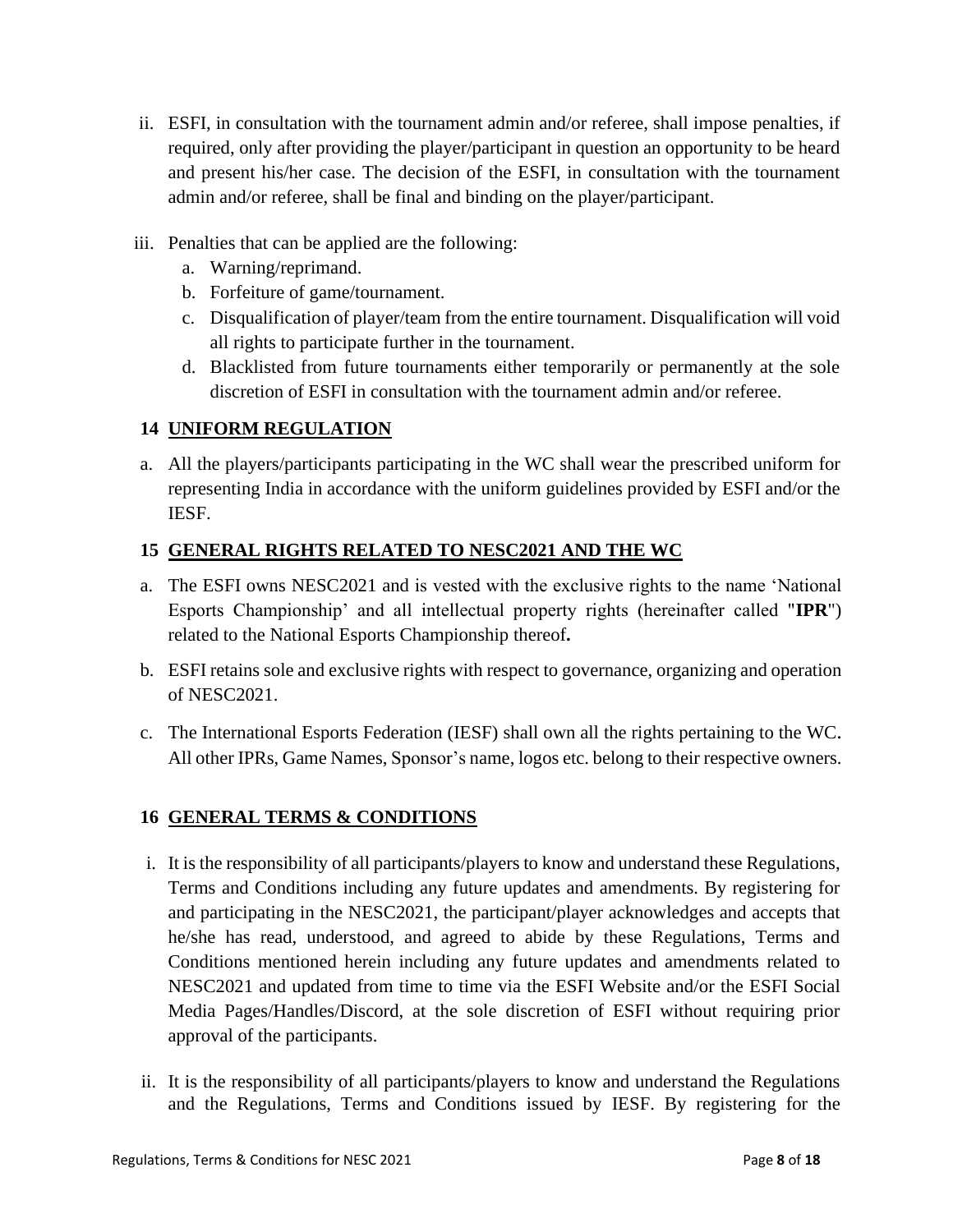NESC2021, the participant/player also acknowledges that he/she has fully read, understood, and agreed to abide by these Regulations as well as the Regulations, Terms and Conditions provided by the IESF for the "WC" and any other terms and conditions related to the NESC2021, and the WC as informed to the participants/players from time to time via the ESFI Website and/or the ESFI Social Media Pages/Handles/Discord.

- iii. All the participant(s)/player(s) shall have the responsibility to follow the ESFI Website and the ESFI Social Media Pages/Handles/Discord for updates including and not limited to any information, regulations, brackets, schedule etc.; ESFI shall endeavor to respond to queries and/or communications from participants/players, however, ESFI or its office bearers/directors are under no obligation to inform and or communicate with participant/player and or prospective participant/player individually.
- iv. There shall be no liability whatsoever on ESFI or its office bearers/directors in the event the participant/player and or prospective participant/player misses any communication or information. The participants/players acknowledge and accept that ESFI and its office bearers/directors will try and disseminate information via the above media at the earliest possible opportunity and shall not be held responsible for any delay that may have occurred in dissemination of any information/changes/updates.
- v. Participants/players who indulge in malicious and/or undesirable conduct (as enumerated in Clause 11 (Player Conduct) of these Regulations) shall be disqualified and penalized in accordance with Clause 13 (Penalties) of these Regulations.
- vi. It is the Participant's/Player's responsibility to ensure that true and correct information as required under Clause 10(e) of these Regulations is provided including and not limiting to name, email address, phone number, address, passport details and any other details/documents required by ESFI and is provided within the timeframes given by ESFI. ESFI will not be responsible whatsoever in case of any issues which arise because of incorrect or incomplete information shared by the participants. Participant(s) may face penalties as per Clause 13(Penalties) of these Regulations if at any stage the details are found to be incorrect or false. In such a case participant(s) agree to remit the losses if any which ESFI may incur, within 15 days of details / claims shared by ESFI. In case of failure to do so, ESFI will be at liberty in its sole discretion to take appropriate legal recourse as deemed fit.
- vii. Winner(s) of the World Championship shall provide correct and relevant information as and when required by ESFI for the transfer of the Winnings (if any) from the "WC". ESFI will not be liable for any losses and or claims whatsoever incurred because of the false, incomplete and or incorrect information provided by the participant(s).
- viii. Winnings (if any) will be transferred to the Winner(s) of the "WC" within 45 (forty-five) working days from the date of ESFI receiving the winnings from IESF and complete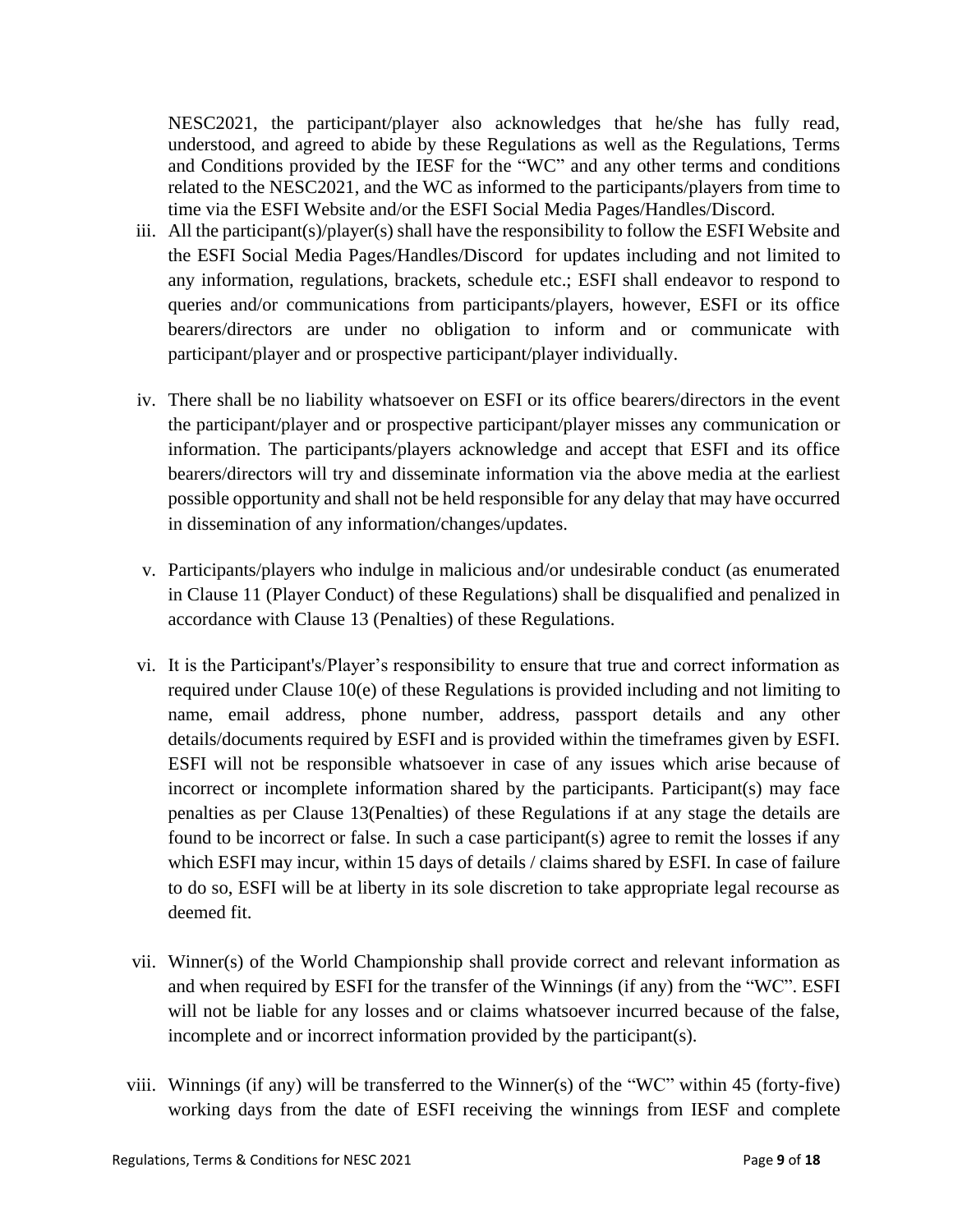information (for the transfer as mentioned in above clause 16 (vii) from the winner(s)). ESFI shall transfer the winnings after the due deductions, including bank charges, government taxes etc.

- ix. Participants/players will participate in the event in true sportsperson spirit, exhibit professional behavior and in accordance with the instructions/rules/conditions including but not limited to the present Terms and Conditions and the ESFI Regulations, laid and informed by ESFI and/or IESF from time to time. Upon failure to do so, ESFI, the IESF, respectively are free to take any action as deemed fit including but not limited to participant(s) disqualification, removal from the NESC2021 and/or the IESF, bans, any or all benefits, and any other penalty as deemed fit.
- x. A. The player/participant hereby grants to the ESFI the right to photograph and/or make videos and/or any other audio-visual content of the participant/player both individually and/or as a member of the team and to use such photographs and/or videos and/or any other audio-visual content of the player/participant in connection with the promotion of the team, the ESFI, the NESC2021, WC, or any other ESFI event; and commercial exploitation including but not limited to advertising, marketing and promotion of the related products or services (including such products or services which are endorsed by or produced under license from the ESFI).

B. The player/participant agrees and acknowledges that all rights, titles and interests in the content as mentioned above are vested in the ESFI and that the player/participant has no right, title or interest of any kind and shall not assert any right, title or interest of any kind in the same at any period of time.

- xi. ESFI in consultation with admin and/or referee reserves the right to reject any entry form in case of any technical or other improprieties. Any decision taken in this regard shall be final and binding and shall not be subject to any dispute or challenge anywhere.
- xii. The participant/player undertakes and declares that for participating in the Tournament, he/she shall not use any unauthorized or pirated software. If a participant/player is found to be doing so, the participant/player shall forthwith be disqualified from the Tournament. Further, the participants/players acknowledge that they may be at the risk of facing legal action from third parties in case of any violation of third-party Intellectual Property and that ESFI shall not in any manner be liable for any IP claims and/or proceedings faced by the participant/player. The participant/player hereby agrees and acknowledges to indemnify the ESFI for any third-party IP claims it may face due to the participant's/player's use of any unauthorized/pirated software.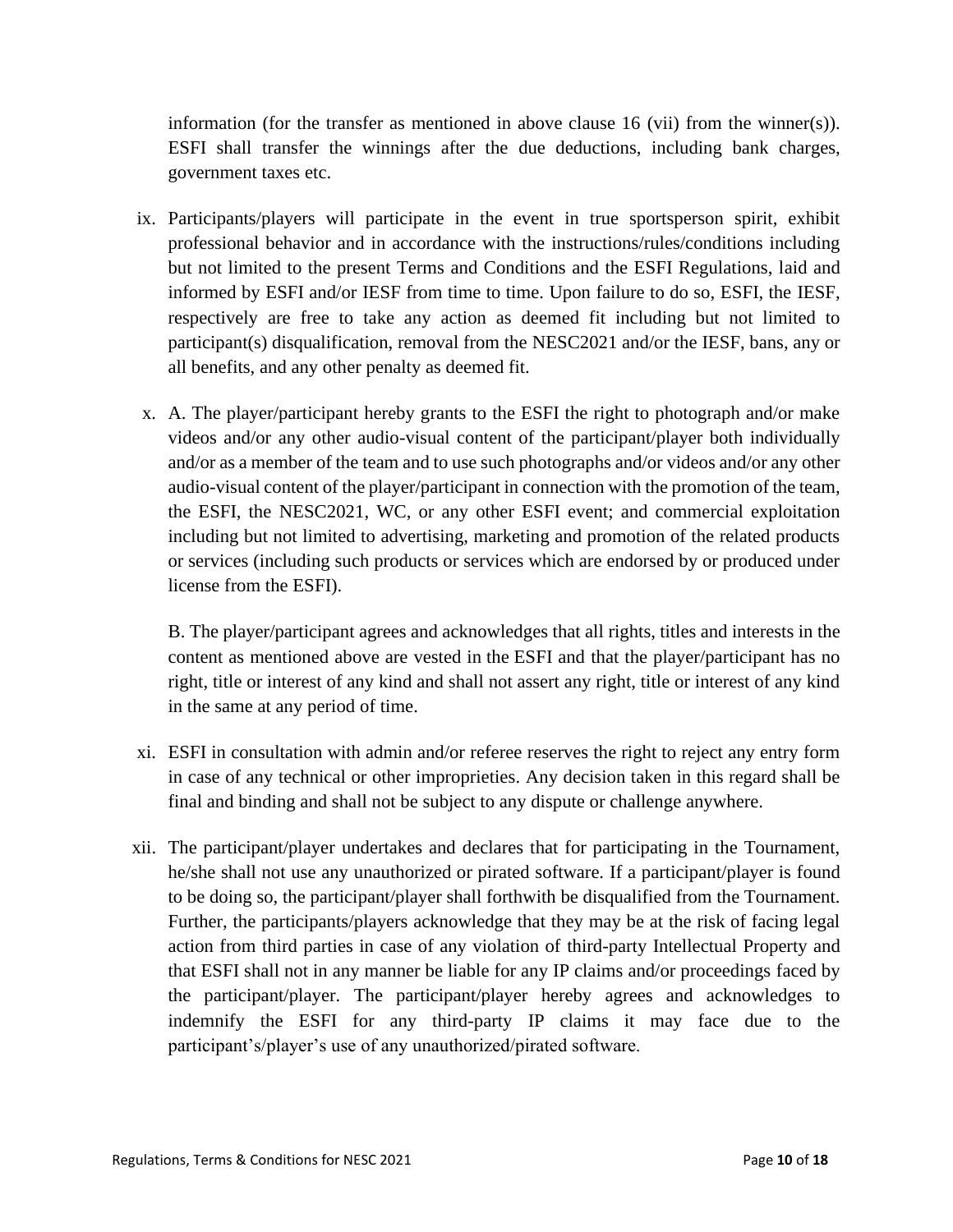- xiii. ESFI officials engaged in the organization and management of the NESC2021, including its directors, officers, partners, employees, consultants and agents are under no obligation to render any advice or service to any player/participant in respect of the NESC2021 in any manner whatsoever.
- xiv. Mere participation in the NESC2021 shall not entitle a player/participant to qualification in the WC and/or any other benefit, if any. No other person or agent can claim qualification or any other benefit (if any) on behalf of the player/participant.
- xv. The decision on the players/participants and/or teams selected by ESFI for qualification to the WC on the basis of the NESC2021 results shall be final and binding and no correspondence or communication shall be entertained in this regard.
- xvi. Participants/players and or Winners should be medically fit and will be responsible to get required vaccinations, tests etc., and shall be solely responsible for their own health & wellbeing during & for the NESC2021/"WC" and shall follow the appropriate medical guidelines issued by the IESF for the WC. The ESFI or its office bearers/directors shall not be held responsible for any injury or deterioration in health faced either directly or indirectly by the players/participants or their parents/legal guardian/accompaniments as a result of player's participation in the NESC2021 and/or the WC.
- xvii. The ESFI or its office bearers/directors/directors shall not be held responsible for any loss incurred by the participants/players or their legal guardian in Israel/India/or any other venue, city or country / otherwise due to Act of God or foreseeable or unforeseeable events such as including but not limited to lockdowns, covid, riots, war, commotion, natural disaster, state emergency, political emergency, civil disobedience, mutiny, earthquake, storm, hurricane, tempest, fire, terrorism, aircraft failure, aircraft/travel related delays, travel or other related accidents, etc.
- xviii. Participants/players hereby understand, agree and accept that ESFI shall retain all rights to assign any or all of its rights under these Terms and Conditions to its Affiliates or any third parties without the participant(s) and/or player(s) consent.
	- xix. Participants/players understand and agree that ESFI or its Affiliates or its appointed third party agencies shall be entitled to use, in any manner, the name, in game names, photographs and any other likeness and status in any publication including the benefits awarded to them, if any.
	- xx. After being confirmed for the WC, winner(s) shall not withdraw from the WC without giving appropriate written reasons to ESFI and/or to the IESF. If the withdrawal is found to be mala fide or without reasonable cause, ESFI and/or the IESF retain the right to impose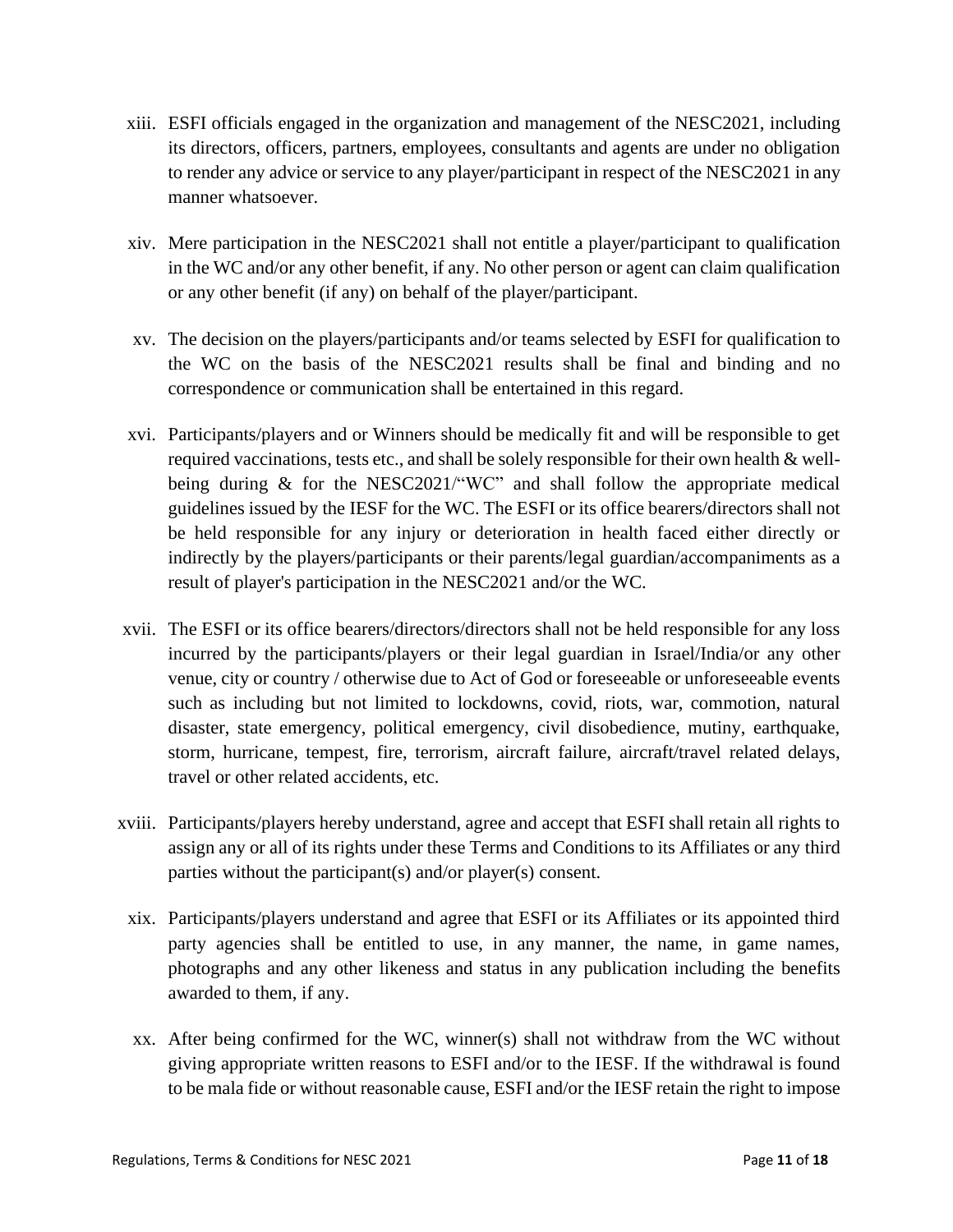penalties as per the Penalty Clause of these Regulations and/or any other IESF guideline as applicable and/or claim damages.

xxi. Participants/players and/or their legal guardian/representatives hereby agree and accept to indemnify, defend and hold harmless ESFI, its associates, Directors, Partners, employees from and against any damages/any and all losses, liabilities (including statutory liabilities), claims, actions, judgments, assessments, tax liabilities (direct or indirect including any interest and penalties), costs and expenses, including without limitation, interest, penalties, reasonable legal fees, costs and disbursements in connection therewith (hereinafter called "Losses") / expenses that are incurred due to the participants/players and/or legal guardian's actions while participating in the NESC2021 and/or the WC or during or in the course of travel to the NESC2021 and/or the WC or the return to India or otherwise.

Participant(s) and their Parents / legal guardians / representatives hereby agree to indemnify, defend and hold harmless ESFI, its associates, Directors, Partners, employees from and against any legal / regulatory / police actions that are pursued against ESFI, its associates, Directors, Partners, employees due to any actions committed by the participant(s) and their Parents / legal guardians / representatives during or in course of the NESC2021 and/or the WC.

Participant(s) and their parents/legal guardians/representatives also understand and confirm that ESFI, its associates, Partners or Directors, employees shall not be held responsible for any kind of financial expenses/losses/damages/claims, including but not limited to for any consequential, incidental, special, indirect, exemplary or punitive damages, or damages for any loss of profits, revenue or business, loss of reputation, loss of goodwill, loss of time and opportunity, incurred by the participant/players, and/or their parents/legal guardians/representatives through their participation in the NESC2021, and/or the WC and/or any other ESFI event.

- xxii. Participants/players and their Parents/legal guardians/representatives acknowledge, accept and warrant that they shall not defame (libel slander and/or any other form of defamation as specified under the law) ESFI on any platform, media including and not limited to statements, online or offline and/or any other publication.
- xxiii. Participants/players agree to comply with all applicable laws of India and local laws during their participation in the NESC2021 and/or the WC. Participants/players understand it very clearly that any violation of the law by the participants/players shall be his/her responsibility and on his/her own risk. Participants/players indemnify ESFI including and not limited to its Directors, Employees, staff, third party agencies etc. from any claims/disputes/damages/losses that are raised against ESFI in India and/or Israel and/or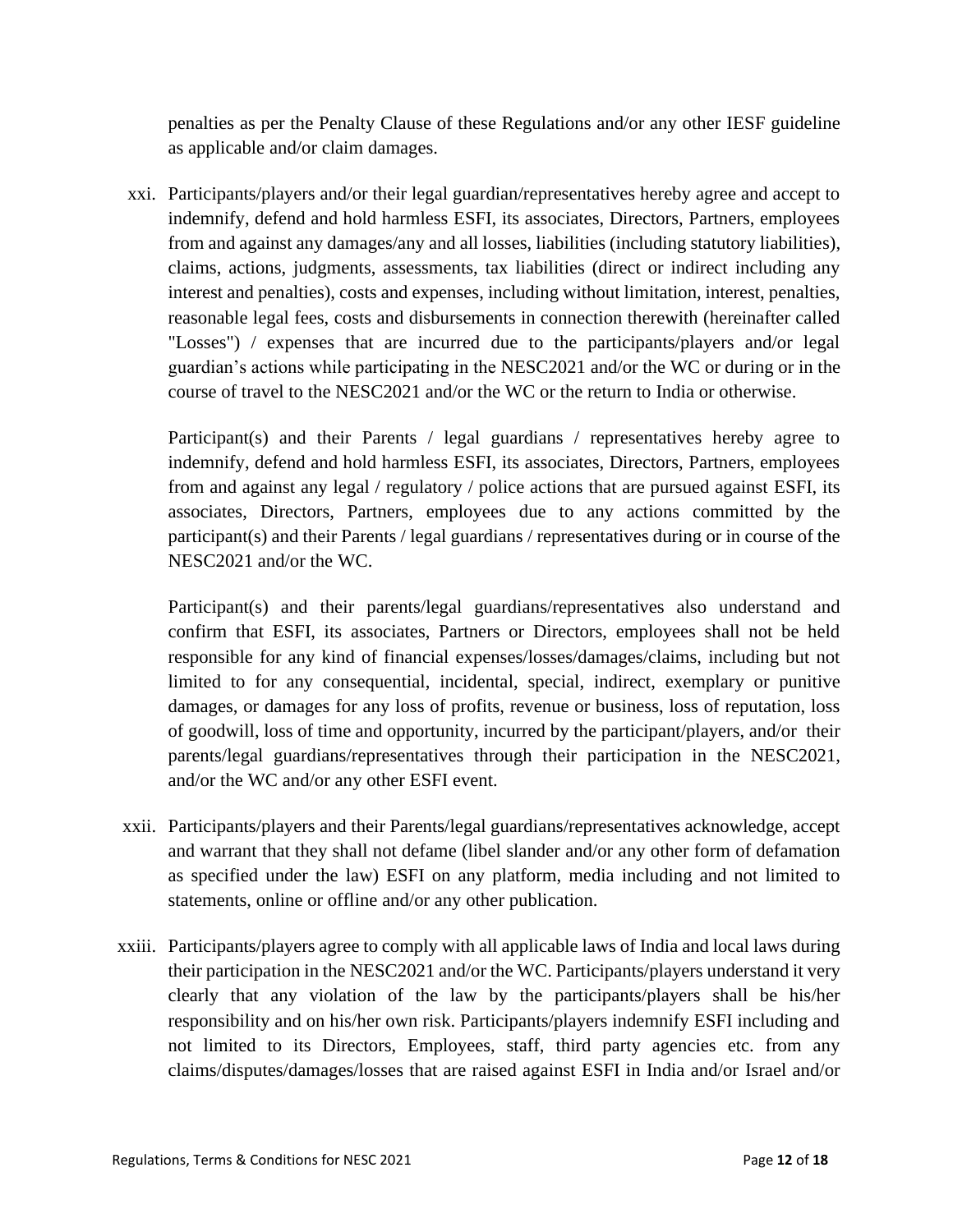any other venue, city, country due to Participants/players actions or inactions and or violations or otherwise.

- xxiv. Participants/players clearly understand and agree that any violation of these Regulations, Terms & Conditions might result in levying of penalty on participants/players as envisaged in the Penalty Clause above and may also lead to disqualification from participating in the NESC2021 and/or the WC at any stage. ESFI or its office bearers/directors will not be liable for any loss and or claims what so ever caused due to such disqualification.
- xxv. The validity, construction and performance of these Regulations, Terms & Conditions shall be governed and construed in accordance with the laws of India applicable to contracts made and to be wholly performed within such state, without giving effect to any conflict of law provisions thereof.
- xxvi. Subject to any applicable law (a) All warranties of any kind whatsoever, whether express or implied, are hereby expressly disclaimed by ESFI including, but not limited to, meeting of the participant's/player's requirements or aspirations, timeliness, security, the results or reliability of any Tournament/NESC2021/WC, or the delivery, quality, quantity, merchantability, fitness for use or non-infringement in respect of any goods, services, benefits or awards acquired or obtained through the Tournament/NESC2021/WC or any transactions effected through the Tournament/NESC2021/WC; (b) The participant/player expressly agrees that his/her participation in the Tournament offered by ESFI is at the participant's/player's sole risk and is governed by the Terms and Conditions herein; and (c) No advice or information whether by representations, oral, written or pictorial derived from the website or through the Tournament/NESC2021/WC shall be construed to mean the giving of any representation/warranty/indemnity of any kind whatsoever by ESFI or its office bearers/directors.
- xxvii. Nothing in the Tournament shall affect any IPR of ESFI in any product or service, which may be the subject matter of the Tournament or otherwise.
- xxviii. The NESC2021 and/or any other ESFI event shall be governed by and construed in accordance with the laws of India. Any dispute arising out of or in connection with the NESC2021, these Regulations, Terms and Conditions and any other ESFI event shall be referred to arbitration at Delhi, India, in accordance with provisions of the Arbitration and Conciliation Act, 1996. The arbitration tribunal shall consist of three (3) arbitrators, with each Party appointing one arbitrator and the said chosen arbitrators appointing the third arbitrator (Presiding arbitrator). The seat of arbitration shall be Delhi, India, and the language of arbitration proceedings shall be English. The decision of the arbitrator shall be final and binding. The cost of arbitration shall be borne equally by both the parties.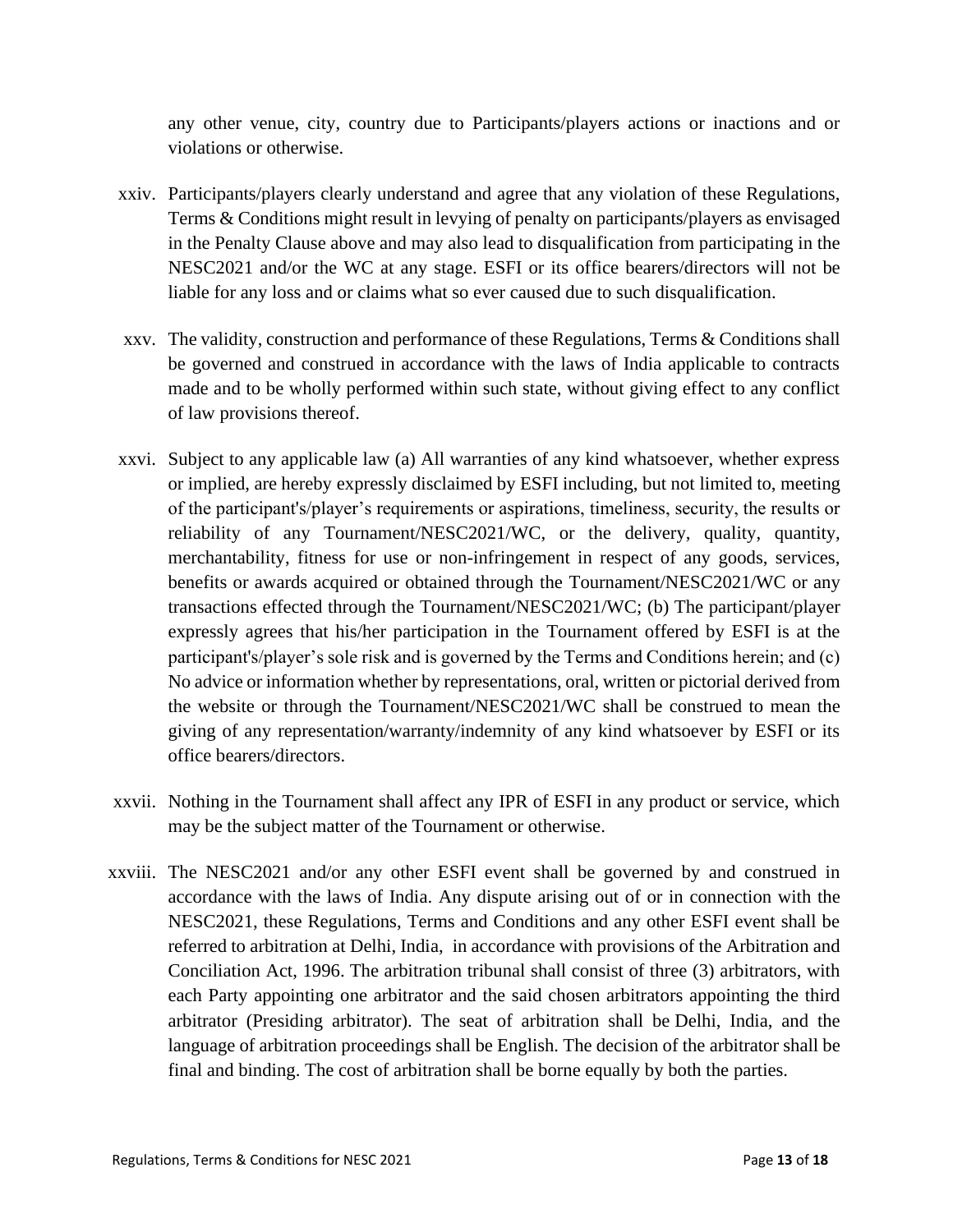- xxix. In addition to these Regulations, Terms and Conditions, other specific terms may be imposed by ESFI at any time to deal with any unforeseen situation. ESFI also reserves the absolute right to change/amend/update the Regulations, Terms and Conditions contained herein and, or, any other rules and regulations in respect of the NESC2021 at any time with appropriate reasonable notice of at least 15 days on the ESFI website and/or the ESFI Social Media Pages/Handles/Discord without assigning any reason and without any liability whatsoever (except in cases where the ESFI does not have information 15 days prior to such change). Participants/players are requested to refer to such other terms and conditions, if any, which may be displayed on-line or intimated separately as ESFI considers fit. However, no obligation whatsoever is cast on ESFI to separately intimate each individual participant/player with regard to such additional terms and conditions / changes / updates.
- xxx. ESFI, at its sole discretion reserves the right to withdraw or discontinue with the NESC2021 and / or from the WC at any stage without any prior notice and without any liability whatsoever to the participant/player and, or, anyone.
- xxxi. An 'Affiliate' means any legal entity owned or controlled by ESFI, which owns or controls ESFI or which is under common ownership or control with ESFI. The term 'ownership' means more than 50% direct or indirect ownership / shareholding and the term 'control' means direct or indirect control of the management or the board of directors as applicable. Third party agency means any party appointed by ESFI in regards to the NESC2021.
- xxxii. These Regulations, Terms and Conditions also apply to the Parents/legal guardians/representatives of the participant(s)/Winner(s) below the age of 18 years, wherever applicable. By allowing/permitting their ward to registering for the NESC2021, they acknowledge that they have fully read, fully understood, and agree to abide by these Regulations, Terms and conditions including and not limiting to any future updates and amendments.
- xxxiii. This document has to be read along with the Minor and Parental/Legal Guardian Consent Form and is integral part of this document. In case of any inconsistency the Regulations, Terms & Conditions for NESC2021 will prevail.

# **17 SCHEDULE, MATCH RULES AND OTHER DETAILS OF GAME TITLES FOR NESC2021**

## 17.1 **TEKKEN7 TOURNAMENT DETAILS & RULES**

| <b>GAME</b>          | : Tekken 7 (Bandai Namco Entertainment) |
|----------------------|-----------------------------------------|
| <b>GAME PLATFORM</b> | : PC (Windows/Steam)                    |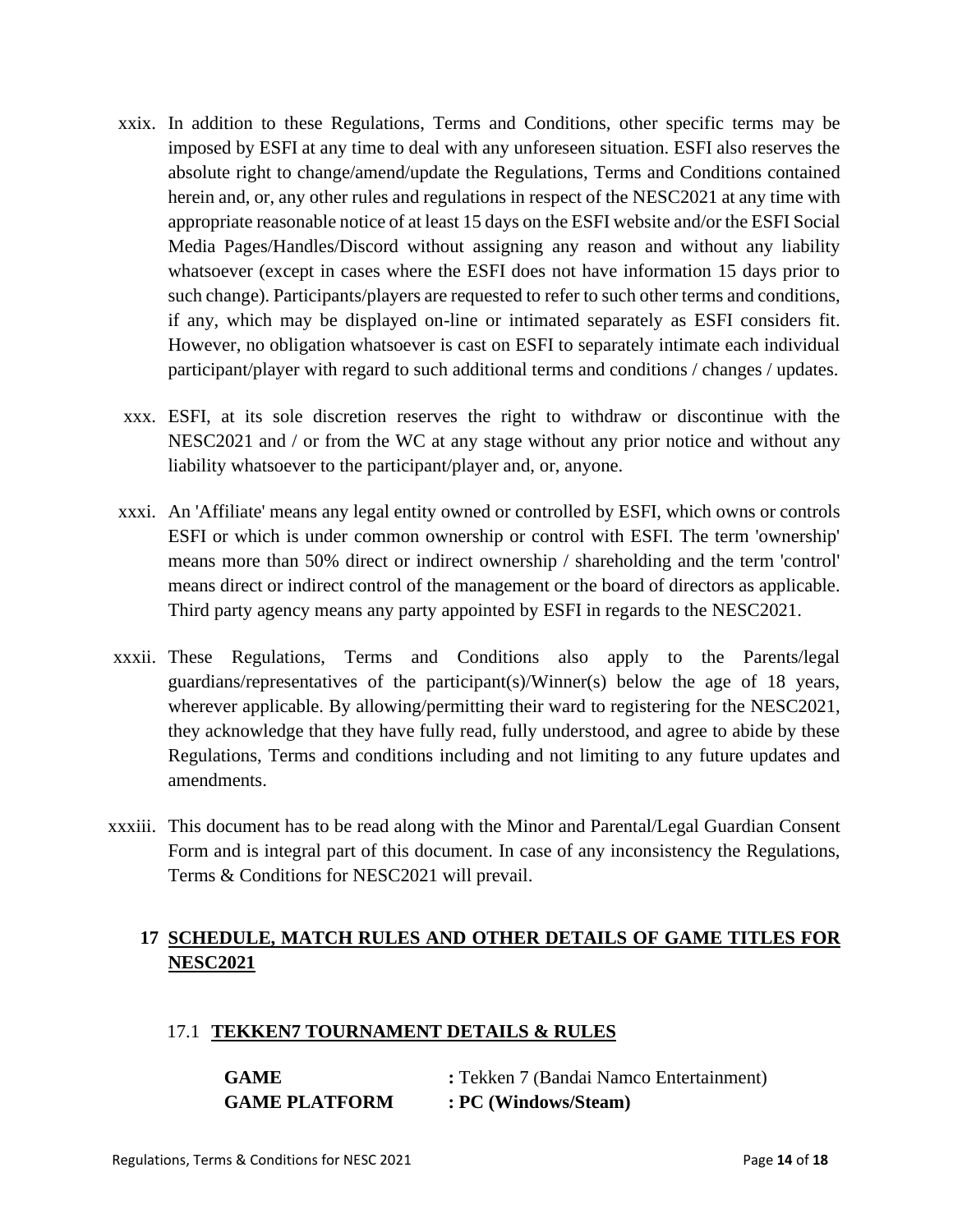| <b>TEAM SIZE</b>     | $: 1$ vs 1                                                                    |
|----------------------|-------------------------------------------------------------------------------|
| <b>FORMAT</b>        | : Double Elimination                                                          |
| <b>GAME SETTINGS</b> | : Number of Rounds 3, Round time 60 seconds                                   |
|                      | <b>CONTROLLERS</b> : All standard fight sticks and controllers are permitted. |

Macro functions (e.g. turbo buttons) and wireless controllers other than DualShock 4 are not permitted. ESFI admins have full right to inspect the same and not allow the use of same if they are suspicious of any kind of cheat or hack.

| <b>SLOTS</b><br><b>PASSPORT</b>                            | : Open for all Indian Citizens as per the age limit.<br>: Must          |
|------------------------------------------------------------|-------------------------------------------------------------------------|
| <b>REGISTRATIONS</b>                                       | : Registrations will be accepted till midnight of<br>$19th$ August 2021 |
| <b>TOURNAMENT DATE</b>                                     | : 21 - 22 August 2021                                                   |
| <b>TOURNAMENT TIME</b>                                     | $: 11 AM - 10 PM$                                                       |
| <b>REGISTRATION LINK</b><br><b>VENUE</b><br><b>DISCORD</b> | : Details on ESFI Discord<br>: ONLINE<br>: https://discord.gg/esfi      |

#### KEY POINTS

- a. All matches will be "double elimination" brackets, meaning that a Player will not be eligible to move forward if they lose two (2) Matches in the bracket. All Matches are Best-of-Three, except for Winners Finals, Losers Finals, and Grand Finals (Matches involving Players that are guaranteed at least 3rd place) which are Bestof-Five.
- b. Players will be solely responsible for their infrastructure including and not limiting to console, internet, and electricity.
- c. It's mandatory to join the ESFI discord server [\(https://discord.gg/esfi\)](https://discord.gg/esfi); once you have joined, please go to **ROLE SECTION** -> **#self-role** and click on Tekken7 emoji to self-assign the role of "TEKKEN7".
- **d. Both Discord name and Gamer Tag (IGN) of the player should be same**; failing to do so may result in penalties as per decision of the Admins.
- e. Please note that the NESC2021 is on "PC", but Online Regional Qualifiers South Asia "RQ" and the device for Global Finals "GF" is yet to be decided (ESFI will inform as soon as IESF shares that information). It will be the sole responsibility of the winner of NESC2021 to arrange for the PS4 for the "RQ".

#### **CHECK-INS**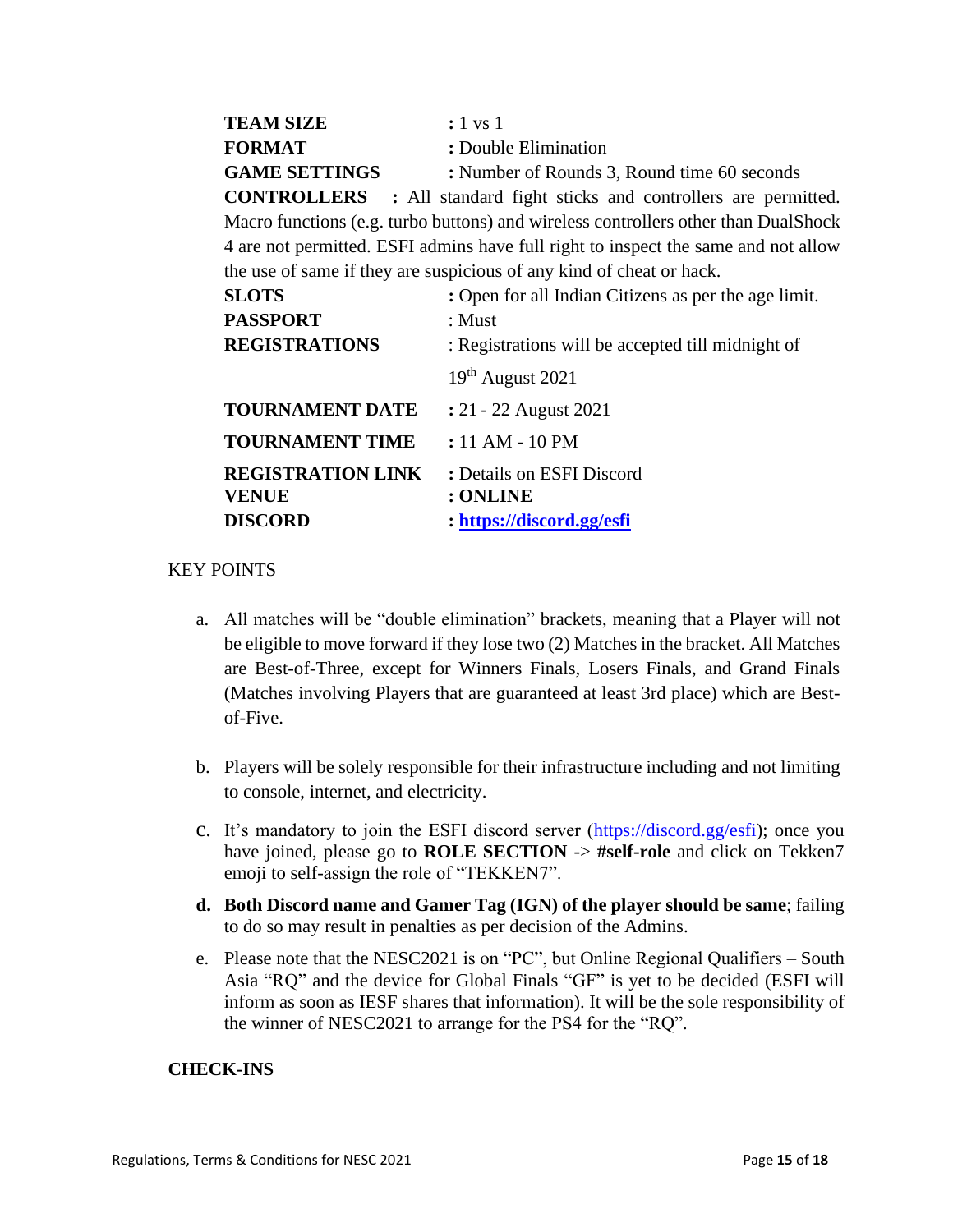All the participants are required to be online 30 mins before the allocated time on Discord, failure to do so will result in penalties as decided by ESFI Admins.

#### **CONFIGURATION OF MATCHES**

- a. Settings
	- Game mode: VS mode
	- Timer: 60 Seconds
	- Each Game: 3 Rounds
	- Stage: Random after every match. (Rematch is available only for a draw)

#### **MATCH PROCEDURE**

- 1. First stage should be random.
- 2. The losing Player of the preceding Match may choose to change characters or the Stage.
- 3. The next Game is played.

#### **COSTUMES**

Character Customizations: Off

- 1. Character Preset Costumes are legal for Tournament use with the exception of the following:
- 2. Jack-7 Preset 3 & 4 cannot be used. Gigas Preset 3 cannot be used.
- 3. Players cannot use the same Preset. Should both Players wish to use the same Preset, they will play a Best-of-One Rock-Paper-Scissors to determine who may use their preferred Preset Costume for the duration of the Match.

#### **TIES**

Since game cannot end in ties, when the 60 seconds runs out, whoever has the most remaining health will win the round. In case of a double KO in the final round, there will be a rematch.

#### **MATCH OBLIGATIONS**

- a. 5 minutes shall be given for preparation before the match begins. Players that are not ready to play within ten (10) minutes of the Match start time are subject to penalties including a possible Match forfeiture.
- b. Players may not voluntarily forfeit a Match without prior authorization from ESFI Admins and, even with authorization, may be subject to further penalties for forfeiting.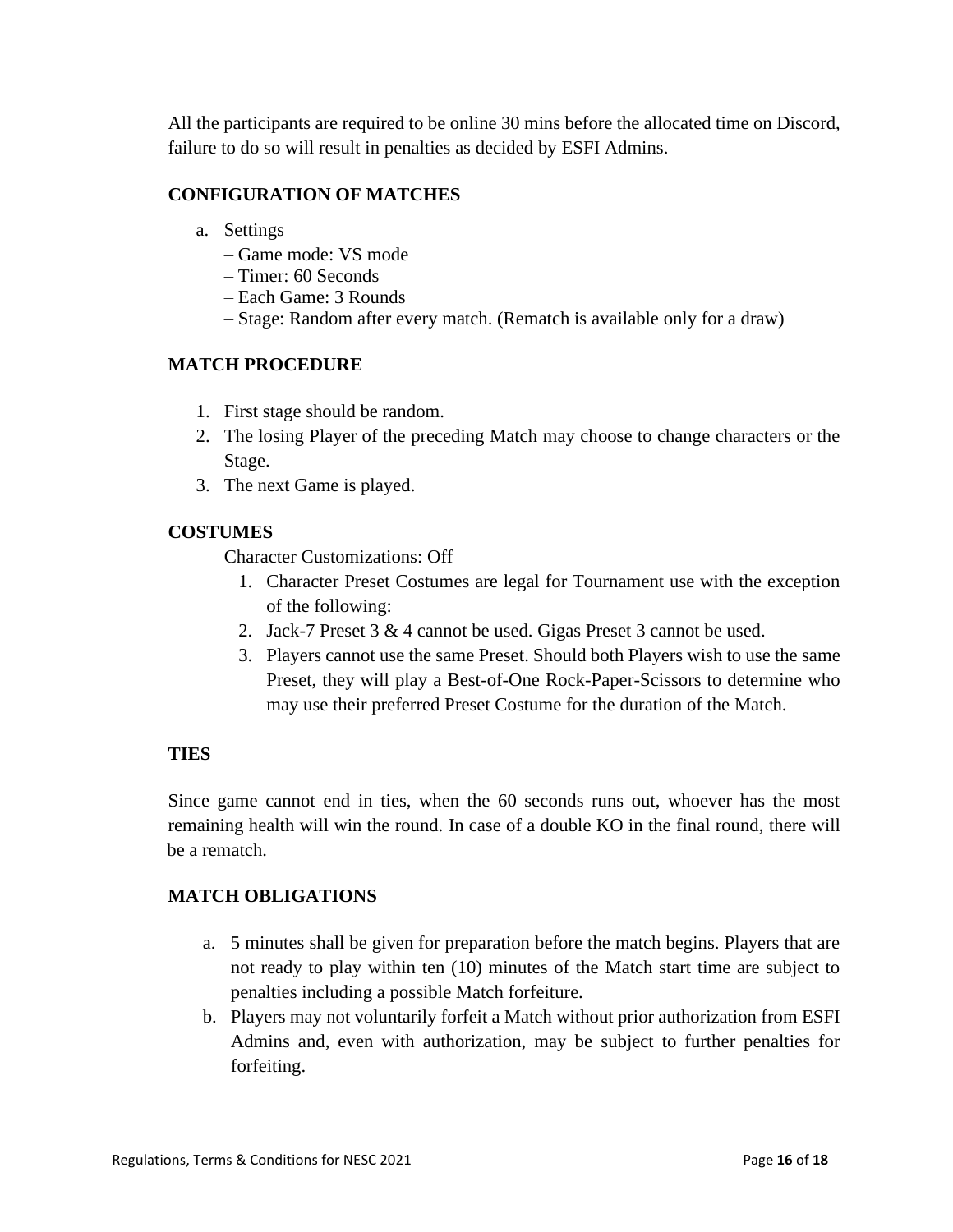### **MATCH DISRUPTIONS**

- a. **Restarts:** ESFI Admins may order a Game or Match restart due to exceptional circumstances, such as if a bug significantly affects a Player's ability to play or a Game or Match is unable to finish.
- b. **Stalling:** Stalling, or excessively delaying the Game or Match, may result in a Game or Match forfeit at the discretion of the Admin/Tournament Organizers.

## **CHEATING**

Any cheating, as determined by the ESFI Admins at their sole discretion, will result in an immediate forfeit and additional penalties depending on the severity of the infraction.

## **RESULT**

- a. After finishing a match, player shall confirm it with the ESFI Admins, by sharing the screen shot of the results.
- b. The result not confirmed by the ESFI Admins shall not be counted.

## **FORBIDDEN BEHAVIOUR**

- i. If a player commits misconduct or any inappropriate act in the event, the ESFI Admin may take disciplinary action against the player including a caution, warning, forfeit, or expulsion.
- ii. In case of situations listed below, the ESFI Admin may give a warning to players as disciplinary action.
	- a. When uses custom skin set of characters.

## **MALFUNCTION**

- a. When the console or controller malfunctions, the player shall report it to the ESFI Admin immediately.
- b. In the situations listed below, relevant set shall become void, and a rematch of the set shall be conducted.
	- i. In the case of unidentified bugs or unintentional occurrences of bugs.
	- ii. When the decision of a win/loss is impossible to decide by the progress of the match.
- c. In the event of either ESFI Admin's or an observer's equipment malfunctioning, the match shall continue if it's considered to have no influence on the match.